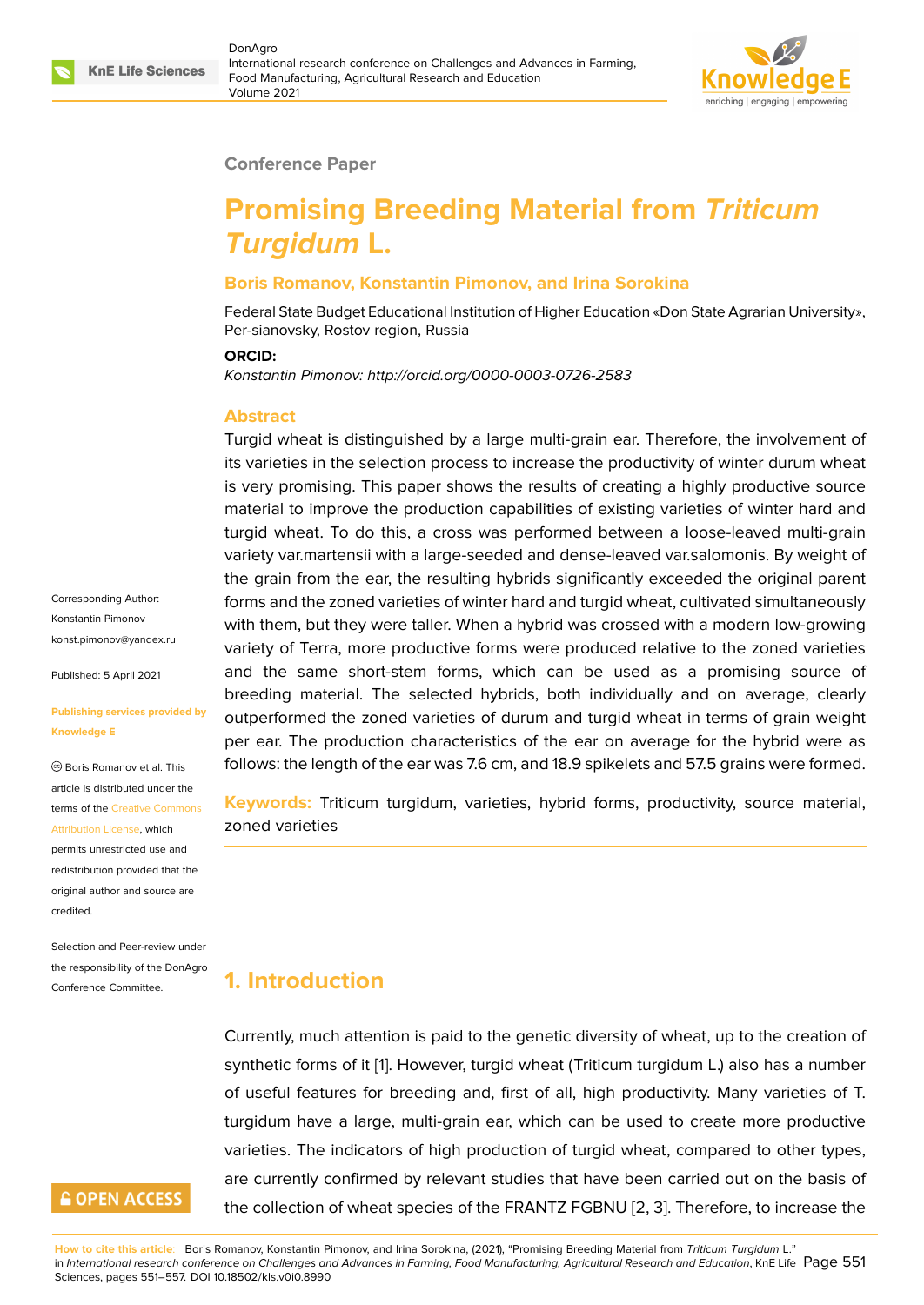production capacity of modern varieties of winter hard and turgid wheat, it is desirable to involve representatives of the latter in the selection process as much as possible.

Turgid wheat includes winter, semi-winter and spring forms. The overwhelming advantage belongs to the first [4]. Since the technological characteristics of T. turgidum L. are very close to that of durum wheat (Triticum durum desf.) on the basis of some of its varieties, winter varieties were and are created, which, as representatives of durum wheat, are mainly used for t[he](#page-5-1) production of pasta. Accordingly, in regions where winter crops are more productive, the use of plump wheat instead of less productive varieties of durum wheat is used in spring, will give a certain advantage in increasing the gross production of such raw materials. At the same time, by simultaneously cultivating winter turgid wheat and spring hard wheat, it is possible, without significantly affecting the quality of raw materials, to provide processors with a stable volume of grain for a more rhythmic and systematic operation of macaroni enterprises. In addition, it should be borne in mind that spring wheat is less productive than winter wheat and is most demanding to growing conditions, and, first of all, to soil moisture availability [5, 6]. Therefore, the production of so-called winter varieties of durum wheat is being launched in a huge amount [7].

It should be noted that many specialists, not to mention producers, do not make [sp](#page-5-2)[ec](#page-5-3)ial distinctions between hard and turgid wheat, although, as indicated above, they differ significantly in their pr[od](#page-6-0)uction characteristics.

The goal of this work is to demonstrate the prospects for using different varieties of turgid wheat to create highly productive selection and perspective forms that can be used to improve the production indicators of modern varieties of winter hard and turgid wheat.

### **2. Methods and Equipment**

Very contrasting varieties of turgid wheat were used as the starting material for obtaining highly productive genotypes: var.martensii – loose – leaved, var.salomonis-denseleaved. It should be noted that T. turgidum var. salomonis belongs to the group with a very large grain – gigantosemineum [2]. When hybridizing these samples, we expected a successful recombination of the features of the parent forms in the hybrid offspring, which happened. The resulting hybrids are involved in hybridization with modern production varieties of winter hard and t[urg](#page-5-4)id wheat, which were regularly cultivated in the same experiments.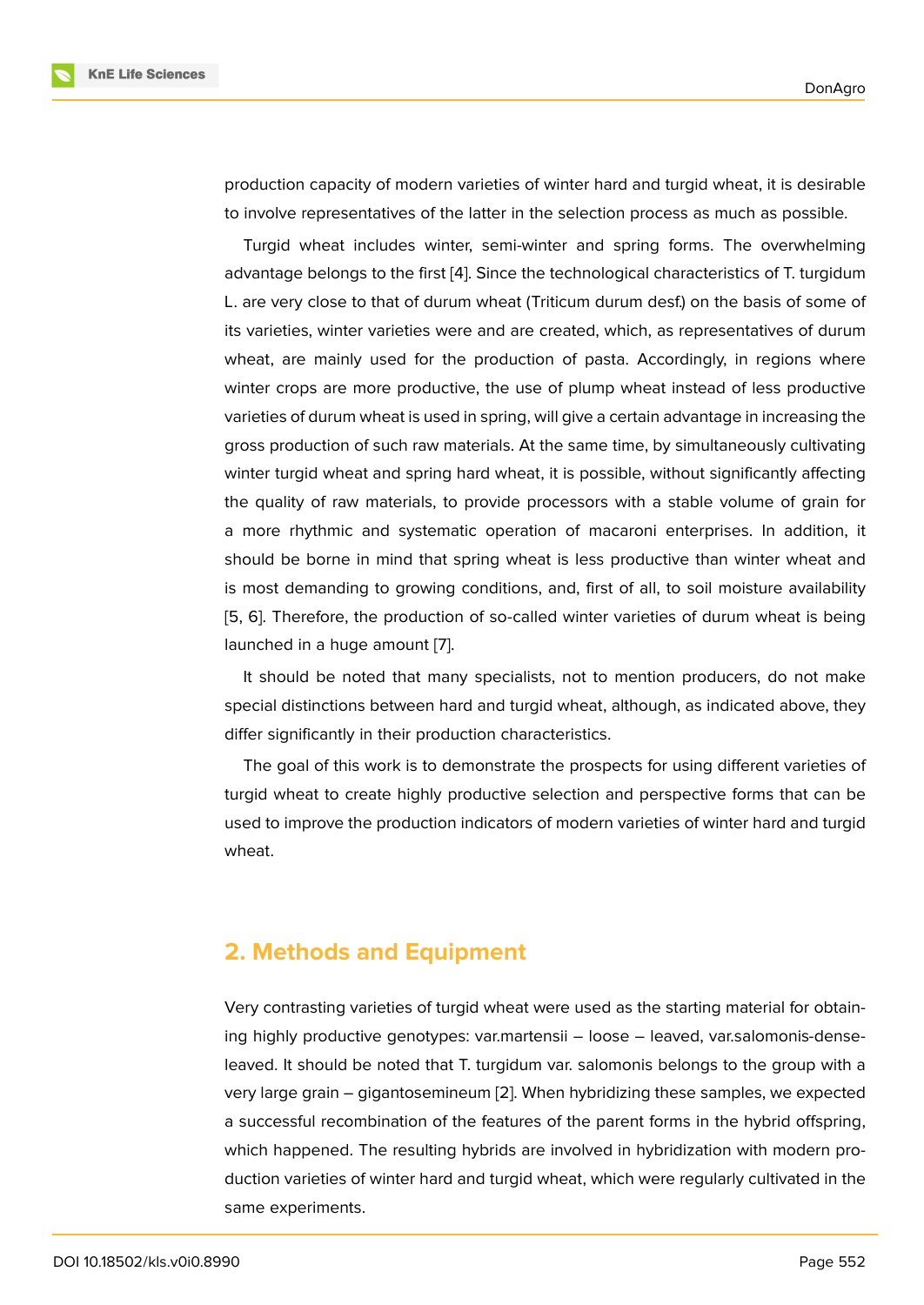To assess the production characteristics in the phase of full ripeness, 15-25 productive shoots of each sample were selected and, after drying, a structural analysis was performed. Mathematical processing was performed using standard Microsoft Excel computing programs.

### **3. Results and Discussion**

To create highly productive genotypes of turgid wheat as a parent plant, a loose-leafed form with a large number of grains was used, and it was pollinated with pollen from a dense-leafed form with a large grain (Figure 1). Here are the ears of the fourth generation of hybrid plants. These are well-established genotypes. It should be noted that the parent forms are quite tall and, accordingly, the hybrids also turned out to be relatively tall, which had a bad effect on their resista[nc](#page-2-0)e to lodging.



**Figure** 1: Ears: 1 – original loose-leaf, 2 – hybrid F4, 3 – dense-leaved form of turgid wheat.

<span id="page-2-0"></span>Table 1 shows the production characteristics of the original forms and the F4 hybrid. Hybrid plants occupy an intermediate position along the length of the ear. In hybrid forms, it is 8.6 cm. This is 2.1 cm longer than the original tightly offset shape and 1.7 cm shorter than the loosely offset shape.

In terms of the number of spikelets and grains from the ear, the hybrid exceeds the parent forms of wheat, although the differences are not reliable in the latter indicator.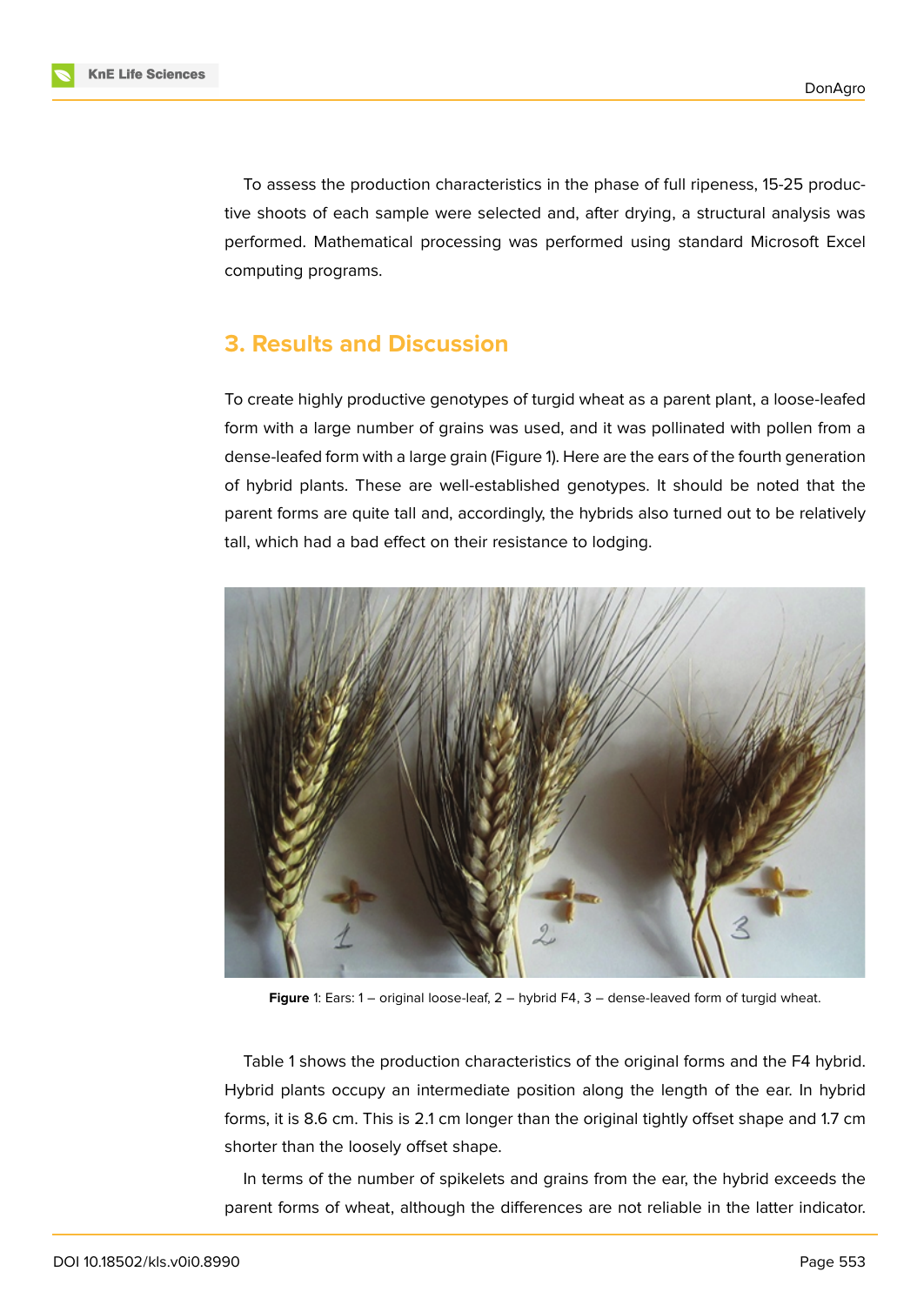| Genotypes         | Length of the ear,<br>cm | Number of pieces | Weight of grains,<br>g |      |
|-------------------|--------------------------|------------------|------------------------|------|
|                   |                          | spikelet         | grains                 |      |
| loose-headed      | 10.3                     | 18.4             | 51.0                   | 2.78 |
| thick-headed      | 6.5                      | 19.4             | 49.6                   | 2.60 |
| hybrid            | 8.6                      | 21.7             | 58.1                   | 3.80 |
| LSD <sub>05</sub> | 1.1                      | 2.0              | 10.1                   | 0.82 |

TABLE 1: Production characteristics of ears of initial forms and hybrid F4 turgid wheat

It is very important that the weight of the grain from the ear, the selected hybrid plants significantly exceed the original parent forms.

Later, in the comparative analysis, along with the studied forms, a zoned, but relatively low-growing variety of turgid wheat Terra was included (Table 2). As can be seen from the height of the plants, the hybrid is also an intermediate inheritance, compared to the original forms (95.3 cm); however, this is significantly higher than the plants of the zoned variety Terra (66.9 cm). In addition to low growth, it is significantly behind in the area of the flag leaf, the number of spikelets and the weight of grain per ear from the hybrid. However, since Terra is well-established in production and, most importantly, a short-stemmed variety, the next step is to cross the resulting hybrid with it.

TABLE 2: Characteristics of morphostructural features of initial forms, hybrid F5 and zoned variety of turgid wheat Terra

| Genotypes         | Height, cm | S flag Sheet,<br>$\text{cm}^2$ | Length of the<br>Ear, cm | Number of pieces |        | Weight of<br>grains, g |
|-------------------|------------|--------------------------------|--------------------------|------------------|--------|------------------------|
|                   |            |                                |                          | spikelet         | grains |                        |
| loose-<br>headed  | 112.1      | 21.2                           | 10.2                     | 24.4             | 40.2   | 2.38                   |
| thick- headed     | 87.8       | 22.3                           | 7.3                      | 22.0             | 33.8   | 2.08                   |
| hybrid            | 95.3       | 23.1                           | 8.7                      | 23.3             | 52.0   | 3.38                   |
| LSD <sub>05</sub> | 66.9       | 15.1                           | 7.4                      | 16.2             | 51.2   | 2.00                   |
| Genotypes         | 9.6        | 3.3                            | 0.8                      | 1.3              | 8.0    | 0.41                   |

In the second generation, genotypes comparable in height to Terra (50 - 75cm) were selected (Table 3). Then, 5 genotypes selected from this combination were compared with zoned varieties of winter hard and turgid wheat cultivated in the same experiment (Table 4).

All the selected hybrids, individually and on average, clearly exceeded the weight of grain from the ear of the zoned varieties (Table 4). From the data in Table 3, hybrids under No. 2 and No. 5 show the highest indicators, although the rest are quite convincingly superior to the zoned varieties and, accordingly, is of considerable interest as a source material for further hybridization to increase the production capacity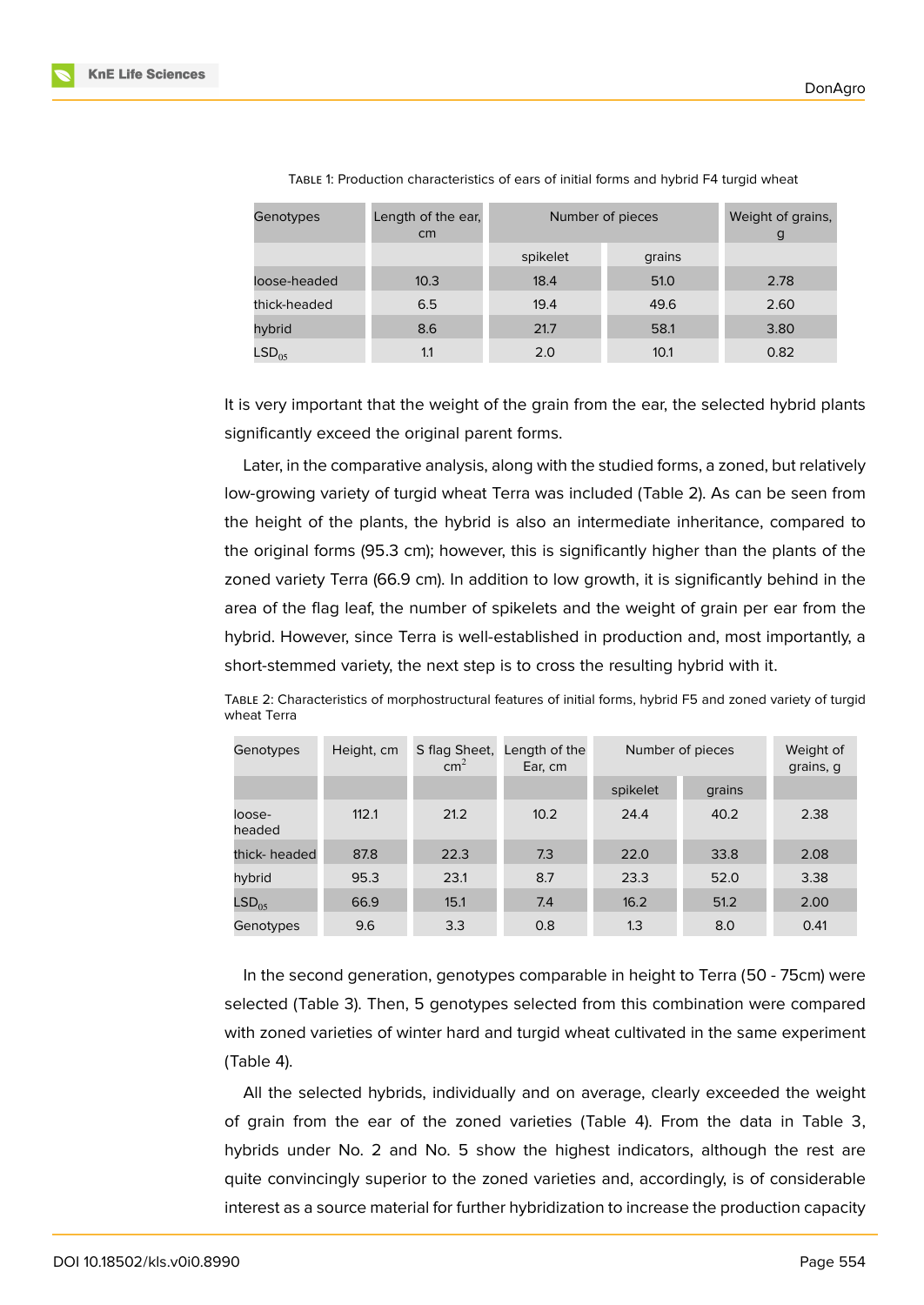| Genotype               | Length of the ear,<br>cm | Number of pieces | Weight of grains,<br>g |      |
|------------------------|--------------------------|------------------|------------------------|------|
|                        |                          | spikelet         | grains                 |      |
| Hybrid No. 1           | 8.6                      | 17.6             | 56.2                   | 2.30 |
| Hybrid No. 2           | 7.5                      | 20.7             | 68.3                   | 3.23 |
| Hybrid No. 3           | 7.4                      | 18.6             | 47.6                   | 2.44 |
| Hybrid No. 4           | 7.2                      | 18.3             | 59.7                   | 2.64 |
| Hybrid No. 5           | 8.9                      | 20.0             | 76.0                   | 3.03 |
| Average for the hybrid | 7.6                      | 18.9             | 57.5                   | 2.57 |

TABLE 3: Production characteristics of ears of selected hybrid short-stemmed forms of turgid wheat from the combination (tur  $\times$  tur)  $\times$  Terra of 2019

of existing varieties. All zoned varieties that were used in the same experiment were inferior to the resulting hybrids (Table 4). Therefore, the hybrid forms of turgid wheat selected from this combination, especially under No. 2 and No. 5, are very promising breeding material. In this regard, we present the data produced during hybridization of the hybrid (tur x tur) x Terra with the Donchanka variety (Table 5). As one can see, hybrid forms have been produced more productive than the original winter durum wheat Donchanka. Work with these hybrid forms continues.

TABLE 4: Production characteristics of winter ears zoned varieties of turgid and durum wheat, 2019

| Genotype                | Length of the ear,<br>cm <sub>2</sub> | Number of pieces | Weight of grains,<br>g |      |
|-------------------------|---------------------------------------|------------------|------------------------|------|
|                         |                                       | spikelet         | grains                 |      |
| Don amber               | 6.6                                   | 19.6             | 49.7                   | 1.76 |
| Pearl of the Don        | 6.9                                   | 21.8             | 48.3                   | 1.82 |
| Courant                 | 6.9                                   | 18.8             | 54.5                   | 1.90 |
| Kristella               | 7.2                                   | 17.0             | 49.8                   | 2.00 |
| Antaria                 | 6.8                                   | 20.5             | 43.2                   | 1.75 |
| Donchanka               | 6.5                                   | 21.1             | 48.8                   | 1.98 |
| Average for the variety | 6.8                                   | 19.8             | 49.1                   | 1.87 |

Тавце 5: Characteristics of the original form of Donchanka and hybrid  $\mathsf{F}_2$  { Donchanka x [(tur x tur)x Terra]

| Genotype                                             | Height of<br>plants, cm | Length of the<br>ear, cm | Number of pieces |        | Weight of<br>grains, g |
|------------------------------------------------------|-------------------------|--------------------------|------------------|--------|------------------------|
|                                                      |                         |                          | spikelet         | grains |                        |
| Original form of<br>Donchanka                        | 65.0                    | 7.0                      | 21.6             | 53.1   | 2.18                   |
| $\mathsf{F}_2$ {Donchanka x [(tur x<br>tur)x Terra]} | 68.0                    | 7.8                      | 21.0             | 62.8   | 2.97                   |
| LSD <sub>05</sub>                                    | 4.9                     | 0.6                      | 2.2              | 13.1   | 0.63                   |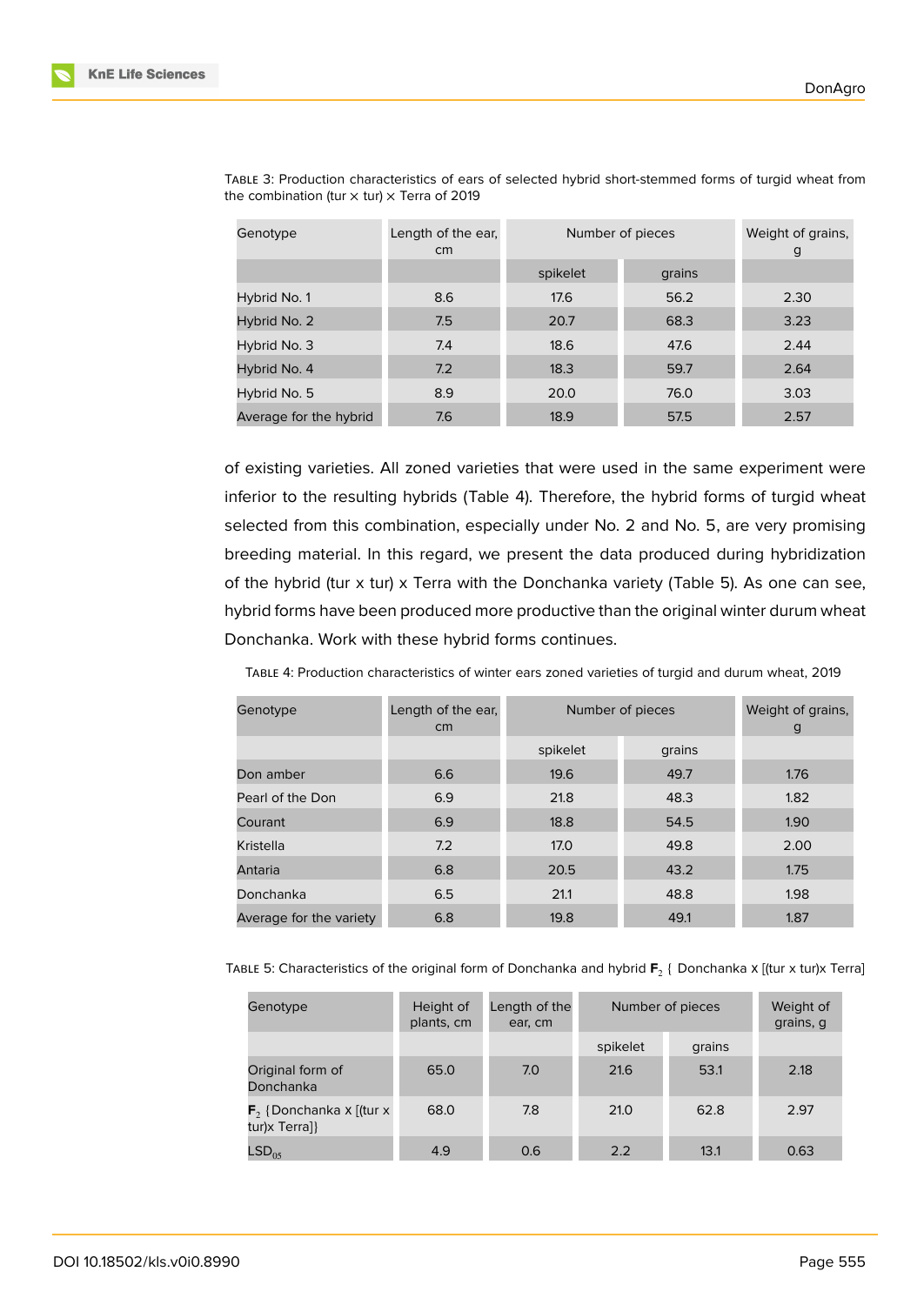



### **4. Conclusion**

When crossing sharply contrasting varieties of T. turgidum, relatively tall hybrid forms with high productivity of ears are produced. During further hybridization of the resulting tall genotype with the short-stemmed zoned Terra variety, relatively low-growing forms were produced, which are very promising breeding material for increasing the productivity of existing varieties of winter hard and turgid wheat.

### **Acknowledgement**

The authors would like to thank their colleague for their contribution and support of the research. They are also thankful to all the reviewers who gave their valuable inputs to the manuscript and helped in completing the paper.

# **Conflict of Interest**

The authors have no conflict of interest to declare.

### **References**

- <span id="page-5-0"></span>[1] Khakimova, A. G., *et al*. (2019). Genetic Diversity and Breeding Value of Synthetic Hexaploid Wheat Attracted to the VIR Collection. *Vavilov Journal of Genetics and Plant Breeding*, vol. 23, issue 6, pp. 738-745.
- <span id="page-5-4"></span>[2] Romanov, B. V. (2006). On the Question of the Hexa-And Octoploid Level of Quantitative Traits in Naked Tetraploid Wheat Species. *Agricultural Biology*, No. 3, pp. 101-108.
- [3] Romanov, B. V. and Pimonov, K. I. (2018). *Phenomogenomics of Production Signs of the Species of Wheat*. *Rostov-on-Don,* Persianovsky, p. 188.
- <span id="page-5-1"></span>[4] Dorofeev, V. F., et al. (1987). *Wheat of the World*. Leningrad: VO "Agropromizdat", p. 559.
- <span id="page-5-2"></span>[5] Zelenskaya, G. M., Polyakov, V. V. and Esekova, A. A. (2019). Spring Wheat at Various Growing Technologies. Presented at *Proceedings of the International Scientific Conference, February 7, Rostov-on-Don,* Persianovsky, pp. 108-110.
- <span id="page-5-3"></span>[6] Titarenko, A. V. and Korobova, N. A. (2013). Ecological Variety Testing of Grain and Leguminous Crops in the Conditions of the Azov Zone of the Rostov Region. *Grain Economy of Russia*, vol. 3, issue 27, pp. 41-45.